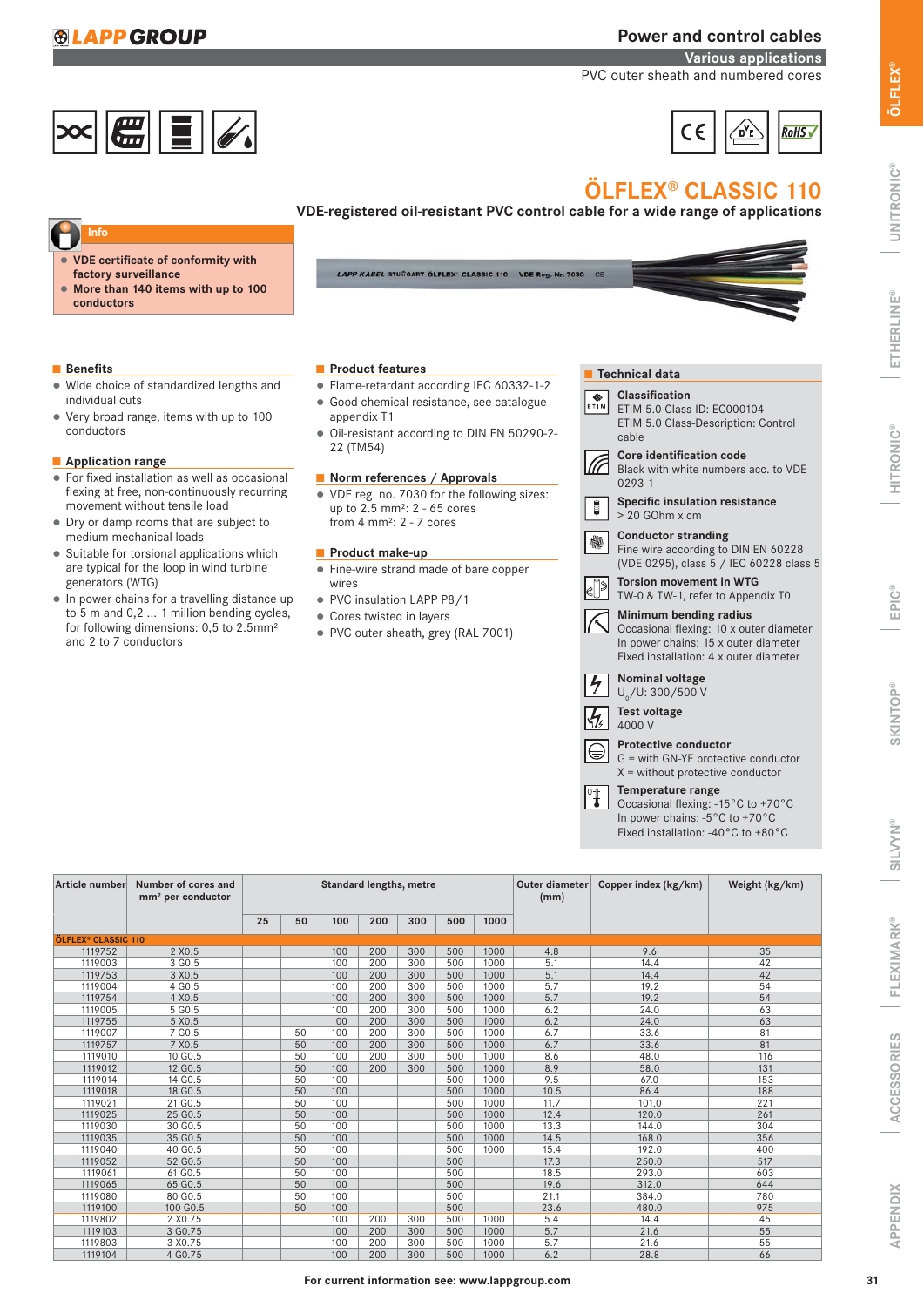# Power and control cables

Various applications

PVC outer sheath and numbered cores

# $\boxed{\text{CC}}$

# ÖLFLEX® CLASSIC 110

| 25<br>100<br>200<br>50<br>300<br>500<br>1000<br>1119804<br>4 X0.75<br>100<br>200<br>300<br>500<br>1000<br>6.2<br>28.8<br>66<br>1119105<br>5 GO.75<br>50<br>100<br>200<br>500<br>1000<br>6.7<br>36.0<br>300<br>79<br>5 X0.75<br>100<br>200<br>1000<br>36.0<br>79<br>1119805<br>50<br>300<br>500<br>6.7<br>7 G0.75<br>50<br>100<br>200<br>500<br>1000<br>7.3<br>50.0<br>101<br>1119107<br>300<br>7 X0.75<br>100<br>200<br>300<br>500<br>1000<br>50.0<br>1119807<br>50<br>7.3<br>101<br>9 G <sub>0.75</sub><br>50<br>100<br>200<br>500<br>1000<br>9.4<br>65.0<br>137<br>1119109<br>300<br>100<br>200<br>300<br>1000<br>9.6<br>72.0<br>150<br>1119110<br>10 G0.75<br>50<br>500<br>1119112<br>12 G0.75<br>50<br>100<br>200<br>500<br>1000<br>9.9<br>86.0<br>171<br>300<br>12 X0.75<br>100<br>200<br>300<br>500<br>1000<br>9.9<br>171<br>1119812<br>50<br>86.0<br>50<br>100<br>500<br>1000<br>10.9<br>108.0<br>209<br>1119115<br>15 GO.75<br>100<br>500<br>1000<br>209<br>1119117<br>15 X0.75<br>50<br>10.9<br>108.0<br>1119116<br>16 G0.75<br>50<br>100<br>500<br>1000<br>11.1<br>115.2<br>220<br>100<br>18 GO.75<br>50<br>500<br>1000<br>130.0<br>244<br>1119118<br>11.7<br>1119121<br>21 G0.75<br>50<br>100<br>500<br>1000<br>13.0<br>151.0<br>286<br>100<br>25 G0.75<br>500<br>1000<br>180.0<br>337<br>1119125<br>50<br>13.8<br>1119126<br>26 G0.75<br>50<br>100<br>500<br>1000<br>14.2<br>187.2<br>350<br>100<br>1000<br>34 G0.75<br>50<br>500<br>15.9<br>245.0<br>448<br>1119134<br>1119141<br>41 G0.75<br>50<br>100<br>500<br>1000<br>17.4<br>296.0<br>538<br>100<br>50 GO.75<br>500<br>360.0<br>1119150<br>50<br>19.2<br>648<br>1119151<br>51 G0.75<br>50<br>100<br>500<br>19.2<br>367.0<br>646<br>100<br>50<br>500<br>20.5<br>439.0<br>779<br>1119161<br>61 G0.75<br>50<br>1119165<br>100<br>500<br>468.0<br>832<br>65 GO.75<br>21.8<br>100<br>1119180<br>80 G0.75<br>50<br>500<br>23.6<br>576.0<br>1019<br>1119200<br>100 G0.75<br>50<br>100<br>500<br>718.0<br>1271<br>26.4<br>100<br>300<br>500<br>5.7<br>19.2<br>53<br>1119852<br>2 X 1.0<br>200<br>1000<br>3 G1.0<br>100<br>200<br>500<br>1000<br>6.0<br>28.8<br>65<br>1119203<br>300<br>3 X 1.0<br>100<br>200<br>500<br>1000<br>1119853<br>300<br>6.0<br>28.8<br>65<br>50<br>1119204<br>4 G 1.0<br>100<br>200<br>300<br>500<br>1000<br>6.5<br>38.4<br>79<br>100<br>1000<br>79<br>4 X 1.0<br>50<br>200<br>300<br>500<br>38.4<br>1119854<br>6.5<br>94<br>5 G1.0<br>50<br>100<br>200<br>300<br>500<br>1000<br>7.1<br>48.0<br>1119205<br>94<br>5 X 1.0<br>50<br>100<br>200<br>300<br>500<br>1000<br>48.0<br>1119855<br>7.1<br>1119206<br>6 G 1.0<br>50<br>100<br>200<br>500<br>1000<br>8.0<br>58.0<br>113<br>300<br>1000<br>7 G1.0<br>50<br>100<br>200<br>300<br>500<br>8.0<br>126<br>1119207<br>67.0<br>50<br>7 X 1.0<br>100<br>200<br>300<br>500<br>1000<br>8.0<br>67.0<br>126<br>1119857<br>8 G 1.0<br>50<br>100<br>200<br>300<br>500<br>1000<br>77.0<br>149<br>1119208<br>9.5<br>9 G 1.0<br>50<br>100<br>200<br>1000<br>10.0<br>86.0<br>164<br>1119209<br>300<br>500<br>1000<br>10 G1.0<br>50<br>100<br>200<br>300<br>500<br>10.2<br>96.0<br>180<br>1119210<br>12 G1.0<br>50<br>100<br>200<br>500<br>1000<br>10.5<br>115.0<br>205<br>1119212<br>300<br>12 X 1.0<br>100<br>1000<br>205<br>1119862<br>50<br>200<br>300<br>500<br>10.5<br>115.0<br>1119214<br>14 G 1.0<br>50<br>100<br>1000<br>11.2<br>134.0<br>238<br>500<br>16 G1.0<br>100<br>500<br>1000<br>153.6<br>1119216<br>50<br>11.8<br>266<br>18 G 1.0<br>50<br>100<br>500<br>1000<br>12.7<br>173.0<br>320<br>1119218<br>18 X 1.0<br>100<br>500<br>1000<br>320<br>1119868<br>50<br>12.7<br>173.0<br>20 G1.0<br>192.0<br>1119220<br>50<br>100<br>500<br>1000<br>13.4<br>330<br>20 X1.0<br>100<br>500<br>1000<br>192.0<br>330<br>1119870<br>50<br>13.4<br>25 G1.0<br>50<br>100<br>500<br>1000<br>14.7<br>240.0<br>408<br>1119225<br>26 G1.0<br>100<br>500<br>1000<br>249.0<br>424<br>1119226<br>50<br>15.1<br>1119234<br>34 G1.0<br>50<br>100<br>500<br>1000<br>17.1<br>326.0<br>551<br>36 G1.0<br>100<br>500<br>1000<br>1119236<br>50<br>17.4<br>346.0<br>578<br>41 G1.0<br>50<br>100<br>500<br>1000<br>18.8<br>1119241<br>394.0<br>661<br>50 G1.0<br>100<br>500<br>797<br>1119250<br>50<br>20.6<br>480.0<br>1119256<br>56 G1.0<br>50<br>100<br>500<br>21.4<br>888<br>538.0<br>50<br>100<br>500<br>22.1<br>958<br>1119261<br>61 G1.0<br>586.0<br>50<br>100<br>500<br>1033<br>1119265<br>65 G1.0<br>23.6<br>624.0<br>100<br>500<br>1119280<br>80 G1.0<br>50<br>25.3<br>768.0<br>1251<br>1119300<br>50<br>100<br>500<br>28.3<br>960.0<br>1560<br>100 G1.0<br>1119902<br>2 X 1.5<br>100<br>200<br>300<br>500<br>1000<br>6.3<br>29.0<br>68<br>25<br>1119303<br>50<br>1000<br>43.0<br>84<br>3 G 1.5<br>100<br>200<br>300<br>500<br>6.7<br>1119903<br>3 X 1.5<br>50<br>100<br>200<br>300<br>500<br>1000<br>6.7<br>43.0<br>84<br>25<br>50<br>1000<br>1119304<br>4 G 1.5<br>100<br>200<br>300<br>500<br>7.2<br>58.0<br>104<br>1119904<br>4 X 1.5<br>50<br>100<br>200<br>300<br>500<br>1000<br>7.2<br>58.0<br>104<br>25<br>50<br>1119305<br>5 G 1.5<br>100<br>200<br>300<br>500<br>1000<br>8.1<br>72.0<br>128<br>1000<br>1119905<br>5 X 1.5<br>50<br>100<br>200<br>300<br>500<br>8.1<br>72.0<br>128<br>50<br>1000<br>1119306<br>6 G1.5<br>100<br>200<br>300<br>500<br>8.4<br>86.4<br>157<br>1119307<br>7 G1.5<br>25<br>50<br>100<br>200<br>300<br>500<br>1000<br>8.9<br>101.0<br>166<br>50<br>8.9<br>1119907<br>7 X 1.5<br>100<br>200<br>300<br>500<br>1000<br>101.0<br>166<br>1119308<br>8 G 1.5<br>50<br>100<br>500<br>1000<br>10.6<br>115.0<br>210<br>8 X 1.5<br>50<br>1119313<br>100<br>500<br>1000<br>10.6<br>116.0<br>210<br>1119309<br>9 G 1.5<br>50<br>100<br>500<br>1000<br>11.4<br>130.0<br>221<br>50<br>1119310<br>10 G1.5<br>100<br>500<br>1000<br>11.6<br>143.0<br>243<br>1119311<br>11 G 1.5<br>50<br>100<br>500<br>1000<br>11.6<br>158.0<br>258<br>25<br>12 G1.5<br>1119312<br>50<br>100<br>500<br>1000<br>12.0<br>173.0<br>279<br>279<br>1119912<br>12 X 1.5<br>50<br>100<br>500<br>1000<br>12.0<br>173.0<br>323<br>1119314<br>14 G 1.5<br>50<br>100<br>500<br>1000<br>12.7<br>202.0<br>1119316<br>16 G 1.5<br>50<br>100<br>500<br>1000<br>13.4<br>230.4<br>361<br>1119318<br>18 G 1.5<br>25<br>100<br>500<br>1000<br>259.0<br>407<br>50<br>14.4<br>100<br>15.7<br>1119321<br>21 G1.5<br>50<br>500<br>1000<br>302.0<br>469<br>25<br>1119325<br>25 G1.5<br>50<br>100<br>500<br>1000<br>16.9<br>360.0<br>560<br>1119326<br>26 G1.5<br>50<br>100<br>500<br>1000<br>17.3<br>374.4<br>582<br>1000<br>1119332<br>32 G1.5<br>50<br>100<br>500<br>18.7<br>461.0<br>704<br>100<br>746<br>1119334<br>34 G1.5<br>50<br>500<br>1000<br>19.4<br>490.0<br>50<br>1000<br>895<br>1119341<br>41 G1.5<br>100<br>500<br>21.3<br>591.0<br>1119350<br>50 G1.5<br>50<br>100<br>500<br>23.5<br>720.0<br>1089 | Article number | Number of cores and<br>mm <sup>2</sup> per conductor | <b>Standard lengths, metre</b> |    |     |  |  |     |  | Outer diameter<br>(mm) | Copper index (kg/km) | Weight (kg/km) |
|-------------------------------------------------------------------------------------------------------------------------------------------------------------------------------------------------------------------------------------------------------------------------------------------------------------------------------------------------------------------------------------------------------------------------------------------------------------------------------------------------------------------------------------------------------------------------------------------------------------------------------------------------------------------------------------------------------------------------------------------------------------------------------------------------------------------------------------------------------------------------------------------------------------------------------------------------------------------------------------------------------------------------------------------------------------------------------------------------------------------------------------------------------------------------------------------------------------------------------------------------------------------------------------------------------------------------------------------------------------------------------------------------------------------------------------------------------------------------------------------------------------------------------------------------------------------------------------------------------------------------------------------------------------------------------------------------------------------------------------------------------------------------------------------------------------------------------------------------------------------------------------------------------------------------------------------------------------------------------------------------------------------------------------------------------------------------------------------------------------------------------------------------------------------------------------------------------------------------------------------------------------------------------------------------------------------------------------------------------------------------------------------------------------------------------------------------------------------------------------------------------------------------------------------------------------------------------------------------------------------------------------------------------------------------------------------------------------------------------------------------------------------------------------------------------------------------------------------------------------------------------------------------------------------------------------------------------------------------------------------------------------------------------------------------------------------------------------------------------------------------------------------------------------------------------------------------------------------------------------------------------------------------------------------------------------------------------------------------------------------------------------------------------------------------------------------------------------------------------------------------------------------------------------------------------------------------------------------------------------------------------------------------------------------------------------------------------------------------------------------------------------------------------------------------------------------------------------------------------------------------------------------------------------------------------------------------------------------------------------------------------------------------------------------------------------------------------------------------------------------------------------------------------------------------------------------------------------------------------------------------------------------------------------------------------------------------------------------------------------------------------------------------------------------------------------------------------------------------------------------------------------------------------------------------------------------------------------------------------------------------------------------------------------------------------------------------------------------------------------------------------------------------------------------------------------------------------------------------------------------------------------------------------------------------------------------------------------------------------------------------------------------------------------------------------------------------------------------------------------------------------------------------------------------------------------------------------------------------------------------------------------------------------------------------------------------------------------------------------------------------------------------------------------------------------------------------------------------------------------------------------------------------------------------------------------------------------------------------------------------------------------------------------------------------------------------------------------------------------------------------------------------------------------------------------------------------------------------------------------------------------------------------------------------------------------------------------------------------------------------------------------------------------------------------------------------------------------------------------------------------------------------------------------------------------------------------------------------------------------------------------------------------------------------------------------------------------------------------------------------------------------------------------------------------------------------------------------------------------------------------------------------------------------------------------------------------------------------------------------------------------------------------------------------------------------------------------------------------------------------------------------------------------------------------------------|----------------|------------------------------------------------------|--------------------------------|----|-----|--|--|-----|--|------------------------|----------------------|----------------|
|                                                                                                                                                                                                                                                                                                                                                                                                                                                                                                                                                                                                                                                                                                                                                                                                                                                                                                                                                                                                                                                                                                                                                                                                                                                                                                                                                                                                                                                                                                                                                                                                                                                                                                                                                                                                                                                                                                                                                                                                                                                                                                                                                                                                                                                                                                                                                                                                                                                                                                                                                                                                                                                                                                                                                                                                                                                                                                                                                                                                                                                                                                                                                                                                                                                                                                                                                                                                                                                                                                                                                                                                                                                                                                                                                                                                                                                                                                                                                                                                                                                                                                                                                                                                                                                                                                                                                                                                                                                                                                                                                                                                                                                                                                                                                                                                                                                                                                                                                                                                                                                                                                                                                                                                                                                                                                                                                                                                                                                                                                                                                                                                                                                                                                                                                                                                                                                                                                                                                                                                                                                                                                                                                                                                                                                                                                                                                                                                                                                                                                                                                                                                                                                                                                                                                                                                             |                |                                                      |                                |    |     |  |  |     |  |                        |                      |                |
|                                                                                                                                                                                                                                                                                                                                                                                                                                                                                                                                                                                                                                                                                                                                                                                                                                                                                                                                                                                                                                                                                                                                                                                                                                                                                                                                                                                                                                                                                                                                                                                                                                                                                                                                                                                                                                                                                                                                                                                                                                                                                                                                                                                                                                                                                                                                                                                                                                                                                                                                                                                                                                                                                                                                                                                                                                                                                                                                                                                                                                                                                                                                                                                                                                                                                                                                                                                                                                                                                                                                                                                                                                                                                                                                                                                                                                                                                                                                                                                                                                                                                                                                                                                                                                                                                                                                                                                                                                                                                                                                                                                                                                                                                                                                                                                                                                                                                                                                                                                                                                                                                                                                                                                                                                                                                                                                                                                                                                                                                                                                                                                                                                                                                                                                                                                                                                                                                                                                                                                                                                                                                                                                                                                                                                                                                                                                                                                                                                                                                                                                                                                                                                                                                                                                                                                                             |                |                                                      |                                |    |     |  |  |     |  |                        |                      |                |
|                                                                                                                                                                                                                                                                                                                                                                                                                                                                                                                                                                                                                                                                                                                                                                                                                                                                                                                                                                                                                                                                                                                                                                                                                                                                                                                                                                                                                                                                                                                                                                                                                                                                                                                                                                                                                                                                                                                                                                                                                                                                                                                                                                                                                                                                                                                                                                                                                                                                                                                                                                                                                                                                                                                                                                                                                                                                                                                                                                                                                                                                                                                                                                                                                                                                                                                                                                                                                                                                                                                                                                                                                                                                                                                                                                                                                                                                                                                                                                                                                                                                                                                                                                                                                                                                                                                                                                                                                                                                                                                                                                                                                                                                                                                                                                                                                                                                                                                                                                                                                                                                                                                                                                                                                                                                                                                                                                                                                                                                                                                                                                                                                                                                                                                                                                                                                                                                                                                                                                                                                                                                                                                                                                                                                                                                                                                                                                                                                                                                                                                                                                                                                                                                                                                                                                                                             |                |                                                      |                                |    |     |  |  |     |  |                        |                      |                |
|                                                                                                                                                                                                                                                                                                                                                                                                                                                                                                                                                                                                                                                                                                                                                                                                                                                                                                                                                                                                                                                                                                                                                                                                                                                                                                                                                                                                                                                                                                                                                                                                                                                                                                                                                                                                                                                                                                                                                                                                                                                                                                                                                                                                                                                                                                                                                                                                                                                                                                                                                                                                                                                                                                                                                                                                                                                                                                                                                                                                                                                                                                                                                                                                                                                                                                                                                                                                                                                                                                                                                                                                                                                                                                                                                                                                                                                                                                                                                                                                                                                                                                                                                                                                                                                                                                                                                                                                                                                                                                                                                                                                                                                                                                                                                                                                                                                                                                                                                                                                                                                                                                                                                                                                                                                                                                                                                                                                                                                                                                                                                                                                                                                                                                                                                                                                                                                                                                                                                                                                                                                                                                                                                                                                                                                                                                                                                                                                                                                                                                                                                                                                                                                                                                                                                                                                             |                |                                                      |                                |    |     |  |  |     |  |                        |                      |                |
|                                                                                                                                                                                                                                                                                                                                                                                                                                                                                                                                                                                                                                                                                                                                                                                                                                                                                                                                                                                                                                                                                                                                                                                                                                                                                                                                                                                                                                                                                                                                                                                                                                                                                                                                                                                                                                                                                                                                                                                                                                                                                                                                                                                                                                                                                                                                                                                                                                                                                                                                                                                                                                                                                                                                                                                                                                                                                                                                                                                                                                                                                                                                                                                                                                                                                                                                                                                                                                                                                                                                                                                                                                                                                                                                                                                                                                                                                                                                                                                                                                                                                                                                                                                                                                                                                                                                                                                                                                                                                                                                                                                                                                                                                                                                                                                                                                                                                                                                                                                                                                                                                                                                                                                                                                                                                                                                                                                                                                                                                                                                                                                                                                                                                                                                                                                                                                                                                                                                                                                                                                                                                                                                                                                                                                                                                                                                                                                                                                                                                                                                                                                                                                                                                                                                                                                                             |                |                                                      |                                |    |     |  |  |     |  |                        |                      |                |
|                                                                                                                                                                                                                                                                                                                                                                                                                                                                                                                                                                                                                                                                                                                                                                                                                                                                                                                                                                                                                                                                                                                                                                                                                                                                                                                                                                                                                                                                                                                                                                                                                                                                                                                                                                                                                                                                                                                                                                                                                                                                                                                                                                                                                                                                                                                                                                                                                                                                                                                                                                                                                                                                                                                                                                                                                                                                                                                                                                                                                                                                                                                                                                                                                                                                                                                                                                                                                                                                                                                                                                                                                                                                                                                                                                                                                                                                                                                                                                                                                                                                                                                                                                                                                                                                                                                                                                                                                                                                                                                                                                                                                                                                                                                                                                                                                                                                                                                                                                                                                                                                                                                                                                                                                                                                                                                                                                                                                                                                                                                                                                                                                                                                                                                                                                                                                                                                                                                                                                                                                                                                                                                                                                                                                                                                                                                                                                                                                                                                                                                                                                                                                                                                                                                                                                                                             |                |                                                      |                                |    |     |  |  |     |  |                        |                      |                |
|                                                                                                                                                                                                                                                                                                                                                                                                                                                                                                                                                                                                                                                                                                                                                                                                                                                                                                                                                                                                                                                                                                                                                                                                                                                                                                                                                                                                                                                                                                                                                                                                                                                                                                                                                                                                                                                                                                                                                                                                                                                                                                                                                                                                                                                                                                                                                                                                                                                                                                                                                                                                                                                                                                                                                                                                                                                                                                                                                                                                                                                                                                                                                                                                                                                                                                                                                                                                                                                                                                                                                                                                                                                                                                                                                                                                                                                                                                                                                                                                                                                                                                                                                                                                                                                                                                                                                                                                                                                                                                                                                                                                                                                                                                                                                                                                                                                                                                                                                                                                                                                                                                                                                                                                                                                                                                                                                                                                                                                                                                                                                                                                                                                                                                                                                                                                                                                                                                                                                                                                                                                                                                                                                                                                                                                                                                                                                                                                                                                                                                                                                                                                                                                                                                                                                                                                             |                |                                                      |                                |    |     |  |  |     |  |                        |                      |                |
|                                                                                                                                                                                                                                                                                                                                                                                                                                                                                                                                                                                                                                                                                                                                                                                                                                                                                                                                                                                                                                                                                                                                                                                                                                                                                                                                                                                                                                                                                                                                                                                                                                                                                                                                                                                                                                                                                                                                                                                                                                                                                                                                                                                                                                                                                                                                                                                                                                                                                                                                                                                                                                                                                                                                                                                                                                                                                                                                                                                                                                                                                                                                                                                                                                                                                                                                                                                                                                                                                                                                                                                                                                                                                                                                                                                                                                                                                                                                                                                                                                                                                                                                                                                                                                                                                                                                                                                                                                                                                                                                                                                                                                                                                                                                                                                                                                                                                                                                                                                                                                                                                                                                                                                                                                                                                                                                                                                                                                                                                                                                                                                                                                                                                                                                                                                                                                                                                                                                                                                                                                                                                                                                                                                                                                                                                                                                                                                                                                                                                                                                                                                                                                                                                                                                                                                                             |                |                                                      |                                |    |     |  |  |     |  |                        |                      |                |
|                                                                                                                                                                                                                                                                                                                                                                                                                                                                                                                                                                                                                                                                                                                                                                                                                                                                                                                                                                                                                                                                                                                                                                                                                                                                                                                                                                                                                                                                                                                                                                                                                                                                                                                                                                                                                                                                                                                                                                                                                                                                                                                                                                                                                                                                                                                                                                                                                                                                                                                                                                                                                                                                                                                                                                                                                                                                                                                                                                                                                                                                                                                                                                                                                                                                                                                                                                                                                                                                                                                                                                                                                                                                                                                                                                                                                                                                                                                                                                                                                                                                                                                                                                                                                                                                                                                                                                                                                                                                                                                                                                                                                                                                                                                                                                                                                                                                                                                                                                                                                                                                                                                                                                                                                                                                                                                                                                                                                                                                                                                                                                                                                                                                                                                                                                                                                                                                                                                                                                                                                                                                                                                                                                                                                                                                                                                                                                                                                                                                                                                                                                                                                                                                                                                                                                                                             |                |                                                      |                                |    |     |  |  |     |  |                        |                      |                |
|                                                                                                                                                                                                                                                                                                                                                                                                                                                                                                                                                                                                                                                                                                                                                                                                                                                                                                                                                                                                                                                                                                                                                                                                                                                                                                                                                                                                                                                                                                                                                                                                                                                                                                                                                                                                                                                                                                                                                                                                                                                                                                                                                                                                                                                                                                                                                                                                                                                                                                                                                                                                                                                                                                                                                                                                                                                                                                                                                                                                                                                                                                                                                                                                                                                                                                                                                                                                                                                                                                                                                                                                                                                                                                                                                                                                                                                                                                                                                                                                                                                                                                                                                                                                                                                                                                                                                                                                                                                                                                                                                                                                                                                                                                                                                                                                                                                                                                                                                                                                                                                                                                                                                                                                                                                                                                                                                                                                                                                                                                                                                                                                                                                                                                                                                                                                                                                                                                                                                                                                                                                                                                                                                                                                                                                                                                                                                                                                                                                                                                                                                                                                                                                                                                                                                                                                             |                |                                                      |                                |    |     |  |  |     |  |                        |                      |                |
|                                                                                                                                                                                                                                                                                                                                                                                                                                                                                                                                                                                                                                                                                                                                                                                                                                                                                                                                                                                                                                                                                                                                                                                                                                                                                                                                                                                                                                                                                                                                                                                                                                                                                                                                                                                                                                                                                                                                                                                                                                                                                                                                                                                                                                                                                                                                                                                                                                                                                                                                                                                                                                                                                                                                                                                                                                                                                                                                                                                                                                                                                                                                                                                                                                                                                                                                                                                                                                                                                                                                                                                                                                                                                                                                                                                                                                                                                                                                                                                                                                                                                                                                                                                                                                                                                                                                                                                                                                                                                                                                                                                                                                                                                                                                                                                                                                                                                                                                                                                                                                                                                                                                                                                                                                                                                                                                                                                                                                                                                                                                                                                                                                                                                                                                                                                                                                                                                                                                                                                                                                                                                                                                                                                                                                                                                                                                                                                                                                                                                                                                                                                                                                                                                                                                                                                                             |                |                                                      |                                |    |     |  |  |     |  |                        |                      |                |
|                                                                                                                                                                                                                                                                                                                                                                                                                                                                                                                                                                                                                                                                                                                                                                                                                                                                                                                                                                                                                                                                                                                                                                                                                                                                                                                                                                                                                                                                                                                                                                                                                                                                                                                                                                                                                                                                                                                                                                                                                                                                                                                                                                                                                                                                                                                                                                                                                                                                                                                                                                                                                                                                                                                                                                                                                                                                                                                                                                                                                                                                                                                                                                                                                                                                                                                                                                                                                                                                                                                                                                                                                                                                                                                                                                                                                                                                                                                                                                                                                                                                                                                                                                                                                                                                                                                                                                                                                                                                                                                                                                                                                                                                                                                                                                                                                                                                                                                                                                                                                                                                                                                                                                                                                                                                                                                                                                                                                                                                                                                                                                                                                                                                                                                                                                                                                                                                                                                                                                                                                                                                                                                                                                                                                                                                                                                                                                                                                                                                                                                                                                                                                                                                                                                                                                                                             |                |                                                      |                                |    |     |  |  |     |  |                        |                      |                |
|                                                                                                                                                                                                                                                                                                                                                                                                                                                                                                                                                                                                                                                                                                                                                                                                                                                                                                                                                                                                                                                                                                                                                                                                                                                                                                                                                                                                                                                                                                                                                                                                                                                                                                                                                                                                                                                                                                                                                                                                                                                                                                                                                                                                                                                                                                                                                                                                                                                                                                                                                                                                                                                                                                                                                                                                                                                                                                                                                                                                                                                                                                                                                                                                                                                                                                                                                                                                                                                                                                                                                                                                                                                                                                                                                                                                                                                                                                                                                                                                                                                                                                                                                                                                                                                                                                                                                                                                                                                                                                                                                                                                                                                                                                                                                                                                                                                                                                                                                                                                                                                                                                                                                                                                                                                                                                                                                                                                                                                                                                                                                                                                                                                                                                                                                                                                                                                                                                                                                                                                                                                                                                                                                                                                                                                                                                                                                                                                                                                                                                                                                                                                                                                                                                                                                                                                             |                |                                                      |                                |    |     |  |  |     |  |                        |                      |                |
|                                                                                                                                                                                                                                                                                                                                                                                                                                                                                                                                                                                                                                                                                                                                                                                                                                                                                                                                                                                                                                                                                                                                                                                                                                                                                                                                                                                                                                                                                                                                                                                                                                                                                                                                                                                                                                                                                                                                                                                                                                                                                                                                                                                                                                                                                                                                                                                                                                                                                                                                                                                                                                                                                                                                                                                                                                                                                                                                                                                                                                                                                                                                                                                                                                                                                                                                                                                                                                                                                                                                                                                                                                                                                                                                                                                                                                                                                                                                                                                                                                                                                                                                                                                                                                                                                                                                                                                                                                                                                                                                                                                                                                                                                                                                                                                                                                                                                                                                                                                                                                                                                                                                                                                                                                                                                                                                                                                                                                                                                                                                                                                                                                                                                                                                                                                                                                                                                                                                                                                                                                                                                                                                                                                                                                                                                                                                                                                                                                                                                                                                                                                                                                                                                                                                                                                                             |                |                                                      |                                |    |     |  |  |     |  |                        |                      |                |
|                                                                                                                                                                                                                                                                                                                                                                                                                                                                                                                                                                                                                                                                                                                                                                                                                                                                                                                                                                                                                                                                                                                                                                                                                                                                                                                                                                                                                                                                                                                                                                                                                                                                                                                                                                                                                                                                                                                                                                                                                                                                                                                                                                                                                                                                                                                                                                                                                                                                                                                                                                                                                                                                                                                                                                                                                                                                                                                                                                                                                                                                                                                                                                                                                                                                                                                                                                                                                                                                                                                                                                                                                                                                                                                                                                                                                                                                                                                                                                                                                                                                                                                                                                                                                                                                                                                                                                                                                                                                                                                                                                                                                                                                                                                                                                                                                                                                                                                                                                                                                                                                                                                                                                                                                                                                                                                                                                                                                                                                                                                                                                                                                                                                                                                                                                                                                                                                                                                                                                                                                                                                                                                                                                                                                                                                                                                                                                                                                                                                                                                                                                                                                                                                                                                                                                                                             |                |                                                      |                                |    |     |  |  |     |  |                        |                      |                |
|                                                                                                                                                                                                                                                                                                                                                                                                                                                                                                                                                                                                                                                                                                                                                                                                                                                                                                                                                                                                                                                                                                                                                                                                                                                                                                                                                                                                                                                                                                                                                                                                                                                                                                                                                                                                                                                                                                                                                                                                                                                                                                                                                                                                                                                                                                                                                                                                                                                                                                                                                                                                                                                                                                                                                                                                                                                                                                                                                                                                                                                                                                                                                                                                                                                                                                                                                                                                                                                                                                                                                                                                                                                                                                                                                                                                                                                                                                                                                                                                                                                                                                                                                                                                                                                                                                                                                                                                                                                                                                                                                                                                                                                                                                                                                                                                                                                                                                                                                                                                                                                                                                                                                                                                                                                                                                                                                                                                                                                                                                                                                                                                                                                                                                                                                                                                                                                                                                                                                                                                                                                                                                                                                                                                                                                                                                                                                                                                                                                                                                                                                                                                                                                                                                                                                                                                             |                |                                                      |                                |    |     |  |  |     |  |                        |                      |                |
|                                                                                                                                                                                                                                                                                                                                                                                                                                                                                                                                                                                                                                                                                                                                                                                                                                                                                                                                                                                                                                                                                                                                                                                                                                                                                                                                                                                                                                                                                                                                                                                                                                                                                                                                                                                                                                                                                                                                                                                                                                                                                                                                                                                                                                                                                                                                                                                                                                                                                                                                                                                                                                                                                                                                                                                                                                                                                                                                                                                                                                                                                                                                                                                                                                                                                                                                                                                                                                                                                                                                                                                                                                                                                                                                                                                                                                                                                                                                                                                                                                                                                                                                                                                                                                                                                                                                                                                                                                                                                                                                                                                                                                                                                                                                                                                                                                                                                                                                                                                                                                                                                                                                                                                                                                                                                                                                                                                                                                                                                                                                                                                                                                                                                                                                                                                                                                                                                                                                                                                                                                                                                                                                                                                                                                                                                                                                                                                                                                                                                                                                                                                                                                                                                                                                                                                                             |                |                                                      |                                |    |     |  |  |     |  |                        |                      |                |
|                                                                                                                                                                                                                                                                                                                                                                                                                                                                                                                                                                                                                                                                                                                                                                                                                                                                                                                                                                                                                                                                                                                                                                                                                                                                                                                                                                                                                                                                                                                                                                                                                                                                                                                                                                                                                                                                                                                                                                                                                                                                                                                                                                                                                                                                                                                                                                                                                                                                                                                                                                                                                                                                                                                                                                                                                                                                                                                                                                                                                                                                                                                                                                                                                                                                                                                                                                                                                                                                                                                                                                                                                                                                                                                                                                                                                                                                                                                                                                                                                                                                                                                                                                                                                                                                                                                                                                                                                                                                                                                                                                                                                                                                                                                                                                                                                                                                                                                                                                                                                                                                                                                                                                                                                                                                                                                                                                                                                                                                                                                                                                                                                                                                                                                                                                                                                                                                                                                                                                                                                                                                                                                                                                                                                                                                                                                                                                                                                                                                                                                                                                                                                                                                                                                                                                                                             |                |                                                      |                                |    |     |  |  |     |  |                        |                      |                |
|                                                                                                                                                                                                                                                                                                                                                                                                                                                                                                                                                                                                                                                                                                                                                                                                                                                                                                                                                                                                                                                                                                                                                                                                                                                                                                                                                                                                                                                                                                                                                                                                                                                                                                                                                                                                                                                                                                                                                                                                                                                                                                                                                                                                                                                                                                                                                                                                                                                                                                                                                                                                                                                                                                                                                                                                                                                                                                                                                                                                                                                                                                                                                                                                                                                                                                                                                                                                                                                                                                                                                                                                                                                                                                                                                                                                                                                                                                                                                                                                                                                                                                                                                                                                                                                                                                                                                                                                                                                                                                                                                                                                                                                                                                                                                                                                                                                                                                                                                                                                                                                                                                                                                                                                                                                                                                                                                                                                                                                                                                                                                                                                                                                                                                                                                                                                                                                                                                                                                                                                                                                                                                                                                                                                                                                                                                                                                                                                                                                                                                                                                                                                                                                                                                                                                                                                             |                |                                                      |                                |    |     |  |  |     |  |                        |                      |                |
|                                                                                                                                                                                                                                                                                                                                                                                                                                                                                                                                                                                                                                                                                                                                                                                                                                                                                                                                                                                                                                                                                                                                                                                                                                                                                                                                                                                                                                                                                                                                                                                                                                                                                                                                                                                                                                                                                                                                                                                                                                                                                                                                                                                                                                                                                                                                                                                                                                                                                                                                                                                                                                                                                                                                                                                                                                                                                                                                                                                                                                                                                                                                                                                                                                                                                                                                                                                                                                                                                                                                                                                                                                                                                                                                                                                                                                                                                                                                                                                                                                                                                                                                                                                                                                                                                                                                                                                                                                                                                                                                                                                                                                                                                                                                                                                                                                                                                                                                                                                                                                                                                                                                                                                                                                                                                                                                                                                                                                                                                                                                                                                                                                                                                                                                                                                                                                                                                                                                                                                                                                                                                                                                                                                                                                                                                                                                                                                                                                                                                                                                                                                                                                                                                                                                                                                                             |                |                                                      |                                |    |     |  |  |     |  |                        |                      |                |
|                                                                                                                                                                                                                                                                                                                                                                                                                                                                                                                                                                                                                                                                                                                                                                                                                                                                                                                                                                                                                                                                                                                                                                                                                                                                                                                                                                                                                                                                                                                                                                                                                                                                                                                                                                                                                                                                                                                                                                                                                                                                                                                                                                                                                                                                                                                                                                                                                                                                                                                                                                                                                                                                                                                                                                                                                                                                                                                                                                                                                                                                                                                                                                                                                                                                                                                                                                                                                                                                                                                                                                                                                                                                                                                                                                                                                                                                                                                                                                                                                                                                                                                                                                                                                                                                                                                                                                                                                                                                                                                                                                                                                                                                                                                                                                                                                                                                                                                                                                                                                                                                                                                                                                                                                                                                                                                                                                                                                                                                                                                                                                                                                                                                                                                                                                                                                                                                                                                                                                                                                                                                                                                                                                                                                                                                                                                                                                                                                                                                                                                                                                                                                                                                                                                                                                                                             |                |                                                      |                                |    |     |  |  |     |  |                        |                      |                |
|                                                                                                                                                                                                                                                                                                                                                                                                                                                                                                                                                                                                                                                                                                                                                                                                                                                                                                                                                                                                                                                                                                                                                                                                                                                                                                                                                                                                                                                                                                                                                                                                                                                                                                                                                                                                                                                                                                                                                                                                                                                                                                                                                                                                                                                                                                                                                                                                                                                                                                                                                                                                                                                                                                                                                                                                                                                                                                                                                                                                                                                                                                                                                                                                                                                                                                                                                                                                                                                                                                                                                                                                                                                                                                                                                                                                                                                                                                                                                                                                                                                                                                                                                                                                                                                                                                                                                                                                                                                                                                                                                                                                                                                                                                                                                                                                                                                                                                                                                                                                                                                                                                                                                                                                                                                                                                                                                                                                                                                                                                                                                                                                                                                                                                                                                                                                                                                                                                                                                                                                                                                                                                                                                                                                                                                                                                                                                                                                                                                                                                                                                                                                                                                                                                                                                                                                             |                |                                                      |                                |    |     |  |  |     |  |                        |                      |                |
|                                                                                                                                                                                                                                                                                                                                                                                                                                                                                                                                                                                                                                                                                                                                                                                                                                                                                                                                                                                                                                                                                                                                                                                                                                                                                                                                                                                                                                                                                                                                                                                                                                                                                                                                                                                                                                                                                                                                                                                                                                                                                                                                                                                                                                                                                                                                                                                                                                                                                                                                                                                                                                                                                                                                                                                                                                                                                                                                                                                                                                                                                                                                                                                                                                                                                                                                                                                                                                                                                                                                                                                                                                                                                                                                                                                                                                                                                                                                                                                                                                                                                                                                                                                                                                                                                                                                                                                                                                                                                                                                                                                                                                                                                                                                                                                                                                                                                                                                                                                                                                                                                                                                                                                                                                                                                                                                                                                                                                                                                                                                                                                                                                                                                                                                                                                                                                                                                                                                                                                                                                                                                                                                                                                                                                                                                                                                                                                                                                                                                                                                                                                                                                                                                                                                                                                                             |                |                                                      |                                |    |     |  |  |     |  |                        |                      |                |
|                                                                                                                                                                                                                                                                                                                                                                                                                                                                                                                                                                                                                                                                                                                                                                                                                                                                                                                                                                                                                                                                                                                                                                                                                                                                                                                                                                                                                                                                                                                                                                                                                                                                                                                                                                                                                                                                                                                                                                                                                                                                                                                                                                                                                                                                                                                                                                                                                                                                                                                                                                                                                                                                                                                                                                                                                                                                                                                                                                                                                                                                                                                                                                                                                                                                                                                                                                                                                                                                                                                                                                                                                                                                                                                                                                                                                                                                                                                                                                                                                                                                                                                                                                                                                                                                                                                                                                                                                                                                                                                                                                                                                                                                                                                                                                                                                                                                                                                                                                                                                                                                                                                                                                                                                                                                                                                                                                                                                                                                                                                                                                                                                                                                                                                                                                                                                                                                                                                                                                                                                                                                                                                                                                                                                                                                                                                                                                                                                                                                                                                                                                                                                                                                                                                                                                                                             |                |                                                      |                                |    |     |  |  |     |  |                        |                      |                |
|                                                                                                                                                                                                                                                                                                                                                                                                                                                                                                                                                                                                                                                                                                                                                                                                                                                                                                                                                                                                                                                                                                                                                                                                                                                                                                                                                                                                                                                                                                                                                                                                                                                                                                                                                                                                                                                                                                                                                                                                                                                                                                                                                                                                                                                                                                                                                                                                                                                                                                                                                                                                                                                                                                                                                                                                                                                                                                                                                                                                                                                                                                                                                                                                                                                                                                                                                                                                                                                                                                                                                                                                                                                                                                                                                                                                                                                                                                                                                                                                                                                                                                                                                                                                                                                                                                                                                                                                                                                                                                                                                                                                                                                                                                                                                                                                                                                                                                                                                                                                                                                                                                                                                                                                                                                                                                                                                                                                                                                                                                                                                                                                                                                                                                                                                                                                                                                                                                                                                                                                                                                                                                                                                                                                                                                                                                                                                                                                                                                                                                                                                                                                                                                                                                                                                                                                             |                |                                                      |                                |    |     |  |  |     |  |                        |                      |                |
|                                                                                                                                                                                                                                                                                                                                                                                                                                                                                                                                                                                                                                                                                                                                                                                                                                                                                                                                                                                                                                                                                                                                                                                                                                                                                                                                                                                                                                                                                                                                                                                                                                                                                                                                                                                                                                                                                                                                                                                                                                                                                                                                                                                                                                                                                                                                                                                                                                                                                                                                                                                                                                                                                                                                                                                                                                                                                                                                                                                                                                                                                                                                                                                                                                                                                                                                                                                                                                                                                                                                                                                                                                                                                                                                                                                                                                                                                                                                                                                                                                                                                                                                                                                                                                                                                                                                                                                                                                                                                                                                                                                                                                                                                                                                                                                                                                                                                                                                                                                                                                                                                                                                                                                                                                                                                                                                                                                                                                                                                                                                                                                                                                                                                                                                                                                                                                                                                                                                                                                                                                                                                                                                                                                                                                                                                                                                                                                                                                                                                                                                                                                                                                                                                                                                                                                                             |                |                                                      |                                |    |     |  |  |     |  |                        |                      |                |
|                                                                                                                                                                                                                                                                                                                                                                                                                                                                                                                                                                                                                                                                                                                                                                                                                                                                                                                                                                                                                                                                                                                                                                                                                                                                                                                                                                                                                                                                                                                                                                                                                                                                                                                                                                                                                                                                                                                                                                                                                                                                                                                                                                                                                                                                                                                                                                                                                                                                                                                                                                                                                                                                                                                                                                                                                                                                                                                                                                                                                                                                                                                                                                                                                                                                                                                                                                                                                                                                                                                                                                                                                                                                                                                                                                                                                                                                                                                                                                                                                                                                                                                                                                                                                                                                                                                                                                                                                                                                                                                                                                                                                                                                                                                                                                                                                                                                                                                                                                                                                                                                                                                                                                                                                                                                                                                                                                                                                                                                                                                                                                                                                                                                                                                                                                                                                                                                                                                                                                                                                                                                                                                                                                                                                                                                                                                                                                                                                                                                                                                                                                                                                                                                                                                                                                                                             |                |                                                      |                                |    |     |  |  |     |  |                        |                      |                |
|                                                                                                                                                                                                                                                                                                                                                                                                                                                                                                                                                                                                                                                                                                                                                                                                                                                                                                                                                                                                                                                                                                                                                                                                                                                                                                                                                                                                                                                                                                                                                                                                                                                                                                                                                                                                                                                                                                                                                                                                                                                                                                                                                                                                                                                                                                                                                                                                                                                                                                                                                                                                                                                                                                                                                                                                                                                                                                                                                                                                                                                                                                                                                                                                                                                                                                                                                                                                                                                                                                                                                                                                                                                                                                                                                                                                                                                                                                                                                                                                                                                                                                                                                                                                                                                                                                                                                                                                                                                                                                                                                                                                                                                                                                                                                                                                                                                                                                                                                                                                                                                                                                                                                                                                                                                                                                                                                                                                                                                                                                                                                                                                                                                                                                                                                                                                                                                                                                                                                                                                                                                                                                                                                                                                                                                                                                                                                                                                                                                                                                                                                                                                                                                                                                                                                                                                             |                |                                                      |                                |    |     |  |  |     |  |                        |                      |                |
|                                                                                                                                                                                                                                                                                                                                                                                                                                                                                                                                                                                                                                                                                                                                                                                                                                                                                                                                                                                                                                                                                                                                                                                                                                                                                                                                                                                                                                                                                                                                                                                                                                                                                                                                                                                                                                                                                                                                                                                                                                                                                                                                                                                                                                                                                                                                                                                                                                                                                                                                                                                                                                                                                                                                                                                                                                                                                                                                                                                                                                                                                                                                                                                                                                                                                                                                                                                                                                                                                                                                                                                                                                                                                                                                                                                                                                                                                                                                                                                                                                                                                                                                                                                                                                                                                                                                                                                                                                                                                                                                                                                                                                                                                                                                                                                                                                                                                                                                                                                                                                                                                                                                                                                                                                                                                                                                                                                                                                                                                                                                                                                                                                                                                                                                                                                                                                                                                                                                                                                                                                                                                                                                                                                                                                                                                                                                                                                                                                                                                                                                                                                                                                                                                                                                                                                                             |                |                                                      |                                |    |     |  |  |     |  |                        |                      |                |
|                                                                                                                                                                                                                                                                                                                                                                                                                                                                                                                                                                                                                                                                                                                                                                                                                                                                                                                                                                                                                                                                                                                                                                                                                                                                                                                                                                                                                                                                                                                                                                                                                                                                                                                                                                                                                                                                                                                                                                                                                                                                                                                                                                                                                                                                                                                                                                                                                                                                                                                                                                                                                                                                                                                                                                                                                                                                                                                                                                                                                                                                                                                                                                                                                                                                                                                                                                                                                                                                                                                                                                                                                                                                                                                                                                                                                                                                                                                                                                                                                                                                                                                                                                                                                                                                                                                                                                                                                                                                                                                                                                                                                                                                                                                                                                                                                                                                                                                                                                                                                                                                                                                                                                                                                                                                                                                                                                                                                                                                                                                                                                                                                                                                                                                                                                                                                                                                                                                                                                                                                                                                                                                                                                                                                                                                                                                                                                                                                                                                                                                                                                                                                                                                                                                                                                                                             |                |                                                      |                                |    |     |  |  |     |  |                        |                      |                |
|                                                                                                                                                                                                                                                                                                                                                                                                                                                                                                                                                                                                                                                                                                                                                                                                                                                                                                                                                                                                                                                                                                                                                                                                                                                                                                                                                                                                                                                                                                                                                                                                                                                                                                                                                                                                                                                                                                                                                                                                                                                                                                                                                                                                                                                                                                                                                                                                                                                                                                                                                                                                                                                                                                                                                                                                                                                                                                                                                                                                                                                                                                                                                                                                                                                                                                                                                                                                                                                                                                                                                                                                                                                                                                                                                                                                                                                                                                                                                                                                                                                                                                                                                                                                                                                                                                                                                                                                                                                                                                                                                                                                                                                                                                                                                                                                                                                                                                                                                                                                                                                                                                                                                                                                                                                                                                                                                                                                                                                                                                                                                                                                                                                                                                                                                                                                                                                                                                                                                                                                                                                                                                                                                                                                                                                                                                                                                                                                                                                                                                                                                                                                                                                                                                                                                                                                             |                |                                                      |                                |    |     |  |  |     |  |                        |                      |                |
|                                                                                                                                                                                                                                                                                                                                                                                                                                                                                                                                                                                                                                                                                                                                                                                                                                                                                                                                                                                                                                                                                                                                                                                                                                                                                                                                                                                                                                                                                                                                                                                                                                                                                                                                                                                                                                                                                                                                                                                                                                                                                                                                                                                                                                                                                                                                                                                                                                                                                                                                                                                                                                                                                                                                                                                                                                                                                                                                                                                                                                                                                                                                                                                                                                                                                                                                                                                                                                                                                                                                                                                                                                                                                                                                                                                                                                                                                                                                                                                                                                                                                                                                                                                                                                                                                                                                                                                                                                                                                                                                                                                                                                                                                                                                                                                                                                                                                                                                                                                                                                                                                                                                                                                                                                                                                                                                                                                                                                                                                                                                                                                                                                                                                                                                                                                                                                                                                                                                                                                                                                                                                                                                                                                                                                                                                                                                                                                                                                                                                                                                                                                                                                                                                                                                                                                                             |                |                                                      |                                |    |     |  |  |     |  |                        |                      |                |
|                                                                                                                                                                                                                                                                                                                                                                                                                                                                                                                                                                                                                                                                                                                                                                                                                                                                                                                                                                                                                                                                                                                                                                                                                                                                                                                                                                                                                                                                                                                                                                                                                                                                                                                                                                                                                                                                                                                                                                                                                                                                                                                                                                                                                                                                                                                                                                                                                                                                                                                                                                                                                                                                                                                                                                                                                                                                                                                                                                                                                                                                                                                                                                                                                                                                                                                                                                                                                                                                                                                                                                                                                                                                                                                                                                                                                                                                                                                                                                                                                                                                                                                                                                                                                                                                                                                                                                                                                                                                                                                                                                                                                                                                                                                                                                                                                                                                                                                                                                                                                                                                                                                                                                                                                                                                                                                                                                                                                                                                                                                                                                                                                                                                                                                                                                                                                                                                                                                                                                                                                                                                                                                                                                                                                                                                                                                                                                                                                                                                                                                                                                                                                                                                                                                                                                                                             |                |                                                      |                                |    |     |  |  |     |  |                        |                      |                |
|                                                                                                                                                                                                                                                                                                                                                                                                                                                                                                                                                                                                                                                                                                                                                                                                                                                                                                                                                                                                                                                                                                                                                                                                                                                                                                                                                                                                                                                                                                                                                                                                                                                                                                                                                                                                                                                                                                                                                                                                                                                                                                                                                                                                                                                                                                                                                                                                                                                                                                                                                                                                                                                                                                                                                                                                                                                                                                                                                                                                                                                                                                                                                                                                                                                                                                                                                                                                                                                                                                                                                                                                                                                                                                                                                                                                                                                                                                                                                                                                                                                                                                                                                                                                                                                                                                                                                                                                                                                                                                                                                                                                                                                                                                                                                                                                                                                                                                                                                                                                                                                                                                                                                                                                                                                                                                                                                                                                                                                                                                                                                                                                                                                                                                                                                                                                                                                                                                                                                                                                                                                                                                                                                                                                                                                                                                                                                                                                                                                                                                                                                                                                                                                                                                                                                                                                             |                |                                                      |                                |    |     |  |  |     |  |                        |                      |                |
|                                                                                                                                                                                                                                                                                                                                                                                                                                                                                                                                                                                                                                                                                                                                                                                                                                                                                                                                                                                                                                                                                                                                                                                                                                                                                                                                                                                                                                                                                                                                                                                                                                                                                                                                                                                                                                                                                                                                                                                                                                                                                                                                                                                                                                                                                                                                                                                                                                                                                                                                                                                                                                                                                                                                                                                                                                                                                                                                                                                                                                                                                                                                                                                                                                                                                                                                                                                                                                                                                                                                                                                                                                                                                                                                                                                                                                                                                                                                                                                                                                                                                                                                                                                                                                                                                                                                                                                                                                                                                                                                                                                                                                                                                                                                                                                                                                                                                                                                                                                                                                                                                                                                                                                                                                                                                                                                                                                                                                                                                                                                                                                                                                                                                                                                                                                                                                                                                                                                                                                                                                                                                                                                                                                                                                                                                                                                                                                                                                                                                                                                                                                                                                                                                                                                                                                                             |                |                                                      |                                |    |     |  |  |     |  |                        |                      |                |
|                                                                                                                                                                                                                                                                                                                                                                                                                                                                                                                                                                                                                                                                                                                                                                                                                                                                                                                                                                                                                                                                                                                                                                                                                                                                                                                                                                                                                                                                                                                                                                                                                                                                                                                                                                                                                                                                                                                                                                                                                                                                                                                                                                                                                                                                                                                                                                                                                                                                                                                                                                                                                                                                                                                                                                                                                                                                                                                                                                                                                                                                                                                                                                                                                                                                                                                                                                                                                                                                                                                                                                                                                                                                                                                                                                                                                                                                                                                                                                                                                                                                                                                                                                                                                                                                                                                                                                                                                                                                                                                                                                                                                                                                                                                                                                                                                                                                                                                                                                                                                                                                                                                                                                                                                                                                                                                                                                                                                                                                                                                                                                                                                                                                                                                                                                                                                                                                                                                                                                                                                                                                                                                                                                                                                                                                                                                                                                                                                                                                                                                                                                                                                                                                                                                                                                                                             |                |                                                      |                                |    |     |  |  |     |  |                        |                      |                |
|                                                                                                                                                                                                                                                                                                                                                                                                                                                                                                                                                                                                                                                                                                                                                                                                                                                                                                                                                                                                                                                                                                                                                                                                                                                                                                                                                                                                                                                                                                                                                                                                                                                                                                                                                                                                                                                                                                                                                                                                                                                                                                                                                                                                                                                                                                                                                                                                                                                                                                                                                                                                                                                                                                                                                                                                                                                                                                                                                                                                                                                                                                                                                                                                                                                                                                                                                                                                                                                                                                                                                                                                                                                                                                                                                                                                                                                                                                                                                                                                                                                                                                                                                                                                                                                                                                                                                                                                                                                                                                                                                                                                                                                                                                                                                                                                                                                                                                                                                                                                                                                                                                                                                                                                                                                                                                                                                                                                                                                                                                                                                                                                                                                                                                                                                                                                                                                                                                                                                                                                                                                                                                                                                                                                                                                                                                                                                                                                                                                                                                                                                                                                                                                                                                                                                                                                             |                |                                                      |                                |    |     |  |  |     |  |                        |                      |                |
|                                                                                                                                                                                                                                                                                                                                                                                                                                                                                                                                                                                                                                                                                                                                                                                                                                                                                                                                                                                                                                                                                                                                                                                                                                                                                                                                                                                                                                                                                                                                                                                                                                                                                                                                                                                                                                                                                                                                                                                                                                                                                                                                                                                                                                                                                                                                                                                                                                                                                                                                                                                                                                                                                                                                                                                                                                                                                                                                                                                                                                                                                                                                                                                                                                                                                                                                                                                                                                                                                                                                                                                                                                                                                                                                                                                                                                                                                                                                                                                                                                                                                                                                                                                                                                                                                                                                                                                                                                                                                                                                                                                                                                                                                                                                                                                                                                                                                                                                                                                                                                                                                                                                                                                                                                                                                                                                                                                                                                                                                                                                                                                                                                                                                                                                                                                                                                                                                                                                                                                                                                                                                                                                                                                                                                                                                                                                                                                                                                                                                                                                                                                                                                                                                                                                                                                                             |                |                                                      |                                |    |     |  |  |     |  |                        |                      |                |
|                                                                                                                                                                                                                                                                                                                                                                                                                                                                                                                                                                                                                                                                                                                                                                                                                                                                                                                                                                                                                                                                                                                                                                                                                                                                                                                                                                                                                                                                                                                                                                                                                                                                                                                                                                                                                                                                                                                                                                                                                                                                                                                                                                                                                                                                                                                                                                                                                                                                                                                                                                                                                                                                                                                                                                                                                                                                                                                                                                                                                                                                                                                                                                                                                                                                                                                                                                                                                                                                                                                                                                                                                                                                                                                                                                                                                                                                                                                                                                                                                                                                                                                                                                                                                                                                                                                                                                                                                                                                                                                                                                                                                                                                                                                                                                                                                                                                                                                                                                                                                                                                                                                                                                                                                                                                                                                                                                                                                                                                                                                                                                                                                                                                                                                                                                                                                                                                                                                                                                                                                                                                                                                                                                                                                                                                                                                                                                                                                                                                                                                                                                                                                                                                                                                                                                                                             |                |                                                      |                                |    |     |  |  |     |  |                        |                      |                |
|                                                                                                                                                                                                                                                                                                                                                                                                                                                                                                                                                                                                                                                                                                                                                                                                                                                                                                                                                                                                                                                                                                                                                                                                                                                                                                                                                                                                                                                                                                                                                                                                                                                                                                                                                                                                                                                                                                                                                                                                                                                                                                                                                                                                                                                                                                                                                                                                                                                                                                                                                                                                                                                                                                                                                                                                                                                                                                                                                                                                                                                                                                                                                                                                                                                                                                                                                                                                                                                                                                                                                                                                                                                                                                                                                                                                                                                                                                                                                                                                                                                                                                                                                                                                                                                                                                                                                                                                                                                                                                                                                                                                                                                                                                                                                                                                                                                                                                                                                                                                                                                                                                                                                                                                                                                                                                                                                                                                                                                                                                                                                                                                                                                                                                                                                                                                                                                                                                                                                                                                                                                                                                                                                                                                                                                                                                                                                                                                                                                                                                                                                                                                                                                                                                                                                                                                             |                |                                                      |                                |    |     |  |  |     |  |                        |                      |                |
|                                                                                                                                                                                                                                                                                                                                                                                                                                                                                                                                                                                                                                                                                                                                                                                                                                                                                                                                                                                                                                                                                                                                                                                                                                                                                                                                                                                                                                                                                                                                                                                                                                                                                                                                                                                                                                                                                                                                                                                                                                                                                                                                                                                                                                                                                                                                                                                                                                                                                                                                                                                                                                                                                                                                                                                                                                                                                                                                                                                                                                                                                                                                                                                                                                                                                                                                                                                                                                                                                                                                                                                                                                                                                                                                                                                                                                                                                                                                                                                                                                                                                                                                                                                                                                                                                                                                                                                                                                                                                                                                                                                                                                                                                                                                                                                                                                                                                                                                                                                                                                                                                                                                                                                                                                                                                                                                                                                                                                                                                                                                                                                                                                                                                                                                                                                                                                                                                                                                                                                                                                                                                                                                                                                                                                                                                                                                                                                                                                                                                                                                                                                                                                                                                                                                                                                                             |                |                                                      |                                |    |     |  |  |     |  |                        |                      |                |
|                                                                                                                                                                                                                                                                                                                                                                                                                                                                                                                                                                                                                                                                                                                                                                                                                                                                                                                                                                                                                                                                                                                                                                                                                                                                                                                                                                                                                                                                                                                                                                                                                                                                                                                                                                                                                                                                                                                                                                                                                                                                                                                                                                                                                                                                                                                                                                                                                                                                                                                                                                                                                                                                                                                                                                                                                                                                                                                                                                                                                                                                                                                                                                                                                                                                                                                                                                                                                                                                                                                                                                                                                                                                                                                                                                                                                                                                                                                                                                                                                                                                                                                                                                                                                                                                                                                                                                                                                                                                                                                                                                                                                                                                                                                                                                                                                                                                                                                                                                                                                                                                                                                                                                                                                                                                                                                                                                                                                                                                                                                                                                                                                                                                                                                                                                                                                                                                                                                                                                                                                                                                                                                                                                                                                                                                                                                                                                                                                                                                                                                                                                                                                                                                                                                                                                                                             |                |                                                      |                                |    |     |  |  |     |  |                        |                      |                |
|                                                                                                                                                                                                                                                                                                                                                                                                                                                                                                                                                                                                                                                                                                                                                                                                                                                                                                                                                                                                                                                                                                                                                                                                                                                                                                                                                                                                                                                                                                                                                                                                                                                                                                                                                                                                                                                                                                                                                                                                                                                                                                                                                                                                                                                                                                                                                                                                                                                                                                                                                                                                                                                                                                                                                                                                                                                                                                                                                                                                                                                                                                                                                                                                                                                                                                                                                                                                                                                                                                                                                                                                                                                                                                                                                                                                                                                                                                                                                                                                                                                                                                                                                                                                                                                                                                                                                                                                                                                                                                                                                                                                                                                                                                                                                                                                                                                                                                                                                                                                                                                                                                                                                                                                                                                                                                                                                                                                                                                                                                                                                                                                                                                                                                                                                                                                                                                                                                                                                                                                                                                                                                                                                                                                                                                                                                                                                                                                                                                                                                                                                                                                                                                                                                                                                                                                             |                |                                                      |                                |    |     |  |  |     |  |                        |                      |                |
|                                                                                                                                                                                                                                                                                                                                                                                                                                                                                                                                                                                                                                                                                                                                                                                                                                                                                                                                                                                                                                                                                                                                                                                                                                                                                                                                                                                                                                                                                                                                                                                                                                                                                                                                                                                                                                                                                                                                                                                                                                                                                                                                                                                                                                                                                                                                                                                                                                                                                                                                                                                                                                                                                                                                                                                                                                                                                                                                                                                                                                                                                                                                                                                                                                                                                                                                                                                                                                                                                                                                                                                                                                                                                                                                                                                                                                                                                                                                                                                                                                                                                                                                                                                                                                                                                                                                                                                                                                                                                                                                                                                                                                                                                                                                                                                                                                                                                                                                                                                                                                                                                                                                                                                                                                                                                                                                                                                                                                                                                                                                                                                                                                                                                                                                                                                                                                                                                                                                                                                                                                                                                                                                                                                                                                                                                                                                                                                                                                                                                                                                                                                                                                                                                                                                                                                                             |                |                                                      |                                |    |     |  |  |     |  |                        |                      |                |
|                                                                                                                                                                                                                                                                                                                                                                                                                                                                                                                                                                                                                                                                                                                                                                                                                                                                                                                                                                                                                                                                                                                                                                                                                                                                                                                                                                                                                                                                                                                                                                                                                                                                                                                                                                                                                                                                                                                                                                                                                                                                                                                                                                                                                                                                                                                                                                                                                                                                                                                                                                                                                                                                                                                                                                                                                                                                                                                                                                                                                                                                                                                                                                                                                                                                                                                                                                                                                                                                                                                                                                                                                                                                                                                                                                                                                                                                                                                                                                                                                                                                                                                                                                                                                                                                                                                                                                                                                                                                                                                                                                                                                                                                                                                                                                                                                                                                                                                                                                                                                                                                                                                                                                                                                                                                                                                                                                                                                                                                                                                                                                                                                                                                                                                                                                                                                                                                                                                                                                                                                                                                                                                                                                                                                                                                                                                                                                                                                                                                                                                                                                                                                                                                                                                                                                                                             |                |                                                      |                                |    |     |  |  |     |  |                        |                      |                |
|                                                                                                                                                                                                                                                                                                                                                                                                                                                                                                                                                                                                                                                                                                                                                                                                                                                                                                                                                                                                                                                                                                                                                                                                                                                                                                                                                                                                                                                                                                                                                                                                                                                                                                                                                                                                                                                                                                                                                                                                                                                                                                                                                                                                                                                                                                                                                                                                                                                                                                                                                                                                                                                                                                                                                                                                                                                                                                                                                                                                                                                                                                                                                                                                                                                                                                                                                                                                                                                                                                                                                                                                                                                                                                                                                                                                                                                                                                                                                                                                                                                                                                                                                                                                                                                                                                                                                                                                                                                                                                                                                                                                                                                                                                                                                                                                                                                                                                                                                                                                                                                                                                                                                                                                                                                                                                                                                                                                                                                                                                                                                                                                                                                                                                                                                                                                                                                                                                                                                                                                                                                                                                                                                                                                                                                                                                                                                                                                                                                                                                                                                                                                                                                                                                                                                                                                             |                |                                                      |                                |    |     |  |  |     |  |                        |                      |                |
|                                                                                                                                                                                                                                                                                                                                                                                                                                                                                                                                                                                                                                                                                                                                                                                                                                                                                                                                                                                                                                                                                                                                                                                                                                                                                                                                                                                                                                                                                                                                                                                                                                                                                                                                                                                                                                                                                                                                                                                                                                                                                                                                                                                                                                                                                                                                                                                                                                                                                                                                                                                                                                                                                                                                                                                                                                                                                                                                                                                                                                                                                                                                                                                                                                                                                                                                                                                                                                                                                                                                                                                                                                                                                                                                                                                                                                                                                                                                                                                                                                                                                                                                                                                                                                                                                                                                                                                                                                                                                                                                                                                                                                                                                                                                                                                                                                                                                                                                                                                                                                                                                                                                                                                                                                                                                                                                                                                                                                                                                                                                                                                                                                                                                                                                                                                                                                                                                                                                                                                                                                                                                                                                                                                                                                                                                                                                                                                                                                                                                                                                                                                                                                                                                                                                                                                                             |                |                                                      |                                |    |     |  |  |     |  |                        |                      |                |
|                                                                                                                                                                                                                                                                                                                                                                                                                                                                                                                                                                                                                                                                                                                                                                                                                                                                                                                                                                                                                                                                                                                                                                                                                                                                                                                                                                                                                                                                                                                                                                                                                                                                                                                                                                                                                                                                                                                                                                                                                                                                                                                                                                                                                                                                                                                                                                                                                                                                                                                                                                                                                                                                                                                                                                                                                                                                                                                                                                                                                                                                                                                                                                                                                                                                                                                                                                                                                                                                                                                                                                                                                                                                                                                                                                                                                                                                                                                                                                                                                                                                                                                                                                                                                                                                                                                                                                                                                                                                                                                                                                                                                                                                                                                                                                                                                                                                                                                                                                                                                                                                                                                                                                                                                                                                                                                                                                                                                                                                                                                                                                                                                                                                                                                                                                                                                                                                                                                                                                                                                                                                                                                                                                                                                                                                                                                                                                                                                                                                                                                                                                                                                                                                                                                                                                                                             |                |                                                      |                                |    |     |  |  |     |  |                        |                      |                |
|                                                                                                                                                                                                                                                                                                                                                                                                                                                                                                                                                                                                                                                                                                                                                                                                                                                                                                                                                                                                                                                                                                                                                                                                                                                                                                                                                                                                                                                                                                                                                                                                                                                                                                                                                                                                                                                                                                                                                                                                                                                                                                                                                                                                                                                                                                                                                                                                                                                                                                                                                                                                                                                                                                                                                                                                                                                                                                                                                                                                                                                                                                                                                                                                                                                                                                                                                                                                                                                                                                                                                                                                                                                                                                                                                                                                                                                                                                                                                                                                                                                                                                                                                                                                                                                                                                                                                                                                                                                                                                                                                                                                                                                                                                                                                                                                                                                                                                                                                                                                                                                                                                                                                                                                                                                                                                                                                                                                                                                                                                                                                                                                                                                                                                                                                                                                                                                                                                                                                                                                                                                                                                                                                                                                                                                                                                                                                                                                                                                                                                                                                                                                                                                                                                                                                                                                             |                |                                                      |                                |    |     |  |  |     |  |                        |                      |                |
|                                                                                                                                                                                                                                                                                                                                                                                                                                                                                                                                                                                                                                                                                                                                                                                                                                                                                                                                                                                                                                                                                                                                                                                                                                                                                                                                                                                                                                                                                                                                                                                                                                                                                                                                                                                                                                                                                                                                                                                                                                                                                                                                                                                                                                                                                                                                                                                                                                                                                                                                                                                                                                                                                                                                                                                                                                                                                                                                                                                                                                                                                                                                                                                                                                                                                                                                                                                                                                                                                                                                                                                                                                                                                                                                                                                                                                                                                                                                                                                                                                                                                                                                                                                                                                                                                                                                                                                                                                                                                                                                                                                                                                                                                                                                                                                                                                                                                                                                                                                                                                                                                                                                                                                                                                                                                                                                                                                                                                                                                                                                                                                                                                                                                                                                                                                                                                                                                                                                                                                                                                                                                                                                                                                                                                                                                                                                                                                                                                                                                                                                                                                                                                                                                                                                                                                                             |                |                                                      |                                |    |     |  |  |     |  |                        |                      |                |
|                                                                                                                                                                                                                                                                                                                                                                                                                                                                                                                                                                                                                                                                                                                                                                                                                                                                                                                                                                                                                                                                                                                                                                                                                                                                                                                                                                                                                                                                                                                                                                                                                                                                                                                                                                                                                                                                                                                                                                                                                                                                                                                                                                                                                                                                                                                                                                                                                                                                                                                                                                                                                                                                                                                                                                                                                                                                                                                                                                                                                                                                                                                                                                                                                                                                                                                                                                                                                                                                                                                                                                                                                                                                                                                                                                                                                                                                                                                                                                                                                                                                                                                                                                                                                                                                                                                                                                                                                                                                                                                                                                                                                                                                                                                                                                                                                                                                                                                                                                                                                                                                                                                                                                                                                                                                                                                                                                                                                                                                                                                                                                                                                                                                                                                                                                                                                                                                                                                                                                                                                                                                                                                                                                                                                                                                                                                                                                                                                                                                                                                                                                                                                                                                                                                                                                                                             |                |                                                      |                                |    |     |  |  |     |  |                        |                      |                |
|                                                                                                                                                                                                                                                                                                                                                                                                                                                                                                                                                                                                                                                                                                                                                                                                                                                                                                                                                                                                                                                                                                                                                                                                                                                                                                                                                                                                                                                                                                                                                                                                                                                                                                                                                                                                                                                                                                                                                                                                                                                                                                                                                                                                                                                                                                                                                                                                                                                                                                                                                                                                                                                                                                                                                                                                                                                                                                                                                                                                                                                                                                                                                                                                                                                                                                                                                                                                                                                                                                                                                                                                                                                                                                                                                                                                                                                                                                                                                                                                                                                                                                                                                                                                                                                                                                                                                                                                                                                                                                                                                                                                                                                                                                                                                                                                                                                                                                                                                                                                                                                                                                                                                                                                                                                                                                                                                                                                                                                                                                                                                                                                                                                                                                                                                                                                                                                                                                                                                                                                                                                                                                                                                                                                                                                                                                                                                                                                                                                                                                                                                                                                                                                                                                                                                                                                             |                |                                                      |                                |    |     |  |  |     |  |                        |                      |                |
|                                                                                                                                                                                                                                                                                                                                                                                                                                                                                                                                                                                                                                                                                                                                                                                                                                                                                                                                                                                                                                                                                                                                                                                                                                                                                                                                                                                                                                                                                                                                                                                                                                                                                                                                                                                                                                                                                                                                                                                                                                                                                                                                                                                                                                                                                                                                                                                                                                                                                                                                                                                                                                                                                                                                                                                                                                                                                                                                                                                                                                                                                                                                                                                                                                                                                                                                                                                                                                                                                                                                                                                                                                                                                                                                                                                                                                                                                                                                                                                                                                                                                                                                                                                                                                                                                                                                                                                                                                                                                                                                                                                                                                                                                                                                                                                                                                                                                                                                                                                                                                                                                                                                                                                                                                                                                                                                                                                                                                                                                                                                                                                                                                                                                                                                                                                                                                                                                                                                                                                                                                                                                                                                                                                                                                                                                                                                                                                                                                                                                                                                                                                                                                                                                                                                                                                                             |                |                                                      |                                |    |     |  |  |     |  |                        |                      |                |
|                                                                                                                                                                                                                                                                                                                                                                                                                                                                                                                                                                                                                                                                                                                                                                                                                                                                                                                                                                                                                                                                                                                                                                                                                                                                                                                                                                                                                                                                                                                                                                                                                                                                                                                                                                                                                                                                                                                                                                                                                                                                                                                                                                                                                                                                                                                                                                                                                                                                                                                                                                                                                                                                                                                                                                                                                                                                                                                                                                                                                                                                                                                                                                                                                                                                                                                                                                                                                                                                                                                                                                                                                                                                                                                                                                                                                                                                                                                                                                                                                                                                                                                                                                                                                                                                                                                                                                                                                                                                                                                                                                                                                                                                                                                                                                                                                                                                                                                                                                                                                                                                                                                                                                                                                                                                                                                                                                                                                                                                                                                                                                                                                                                                                                                                                                                                                                                                                                                                                                                                                                                                                                                                                                                                                                                                                                                                                                                                                                                                                                                                                                                                                                                                                                                                                                                                             |                |                                                      |                                |    |     |  |  |     |  |                        |                      |                |
|                                                                                                                                                                                                                                                                                                                                                                                                                                                                                                                                                                                                                                                                                                                                                                                                                                                                                                                                                                                                                                                                                                                                                                                                                                                                                                                                                                                                                                                                                                                                                                                                                                                                                                                                                                                                                                                                                                                                                                                                                                                                                                                                                                                                                                                                                                                                                                                                                                                                                                                                                                                                                                                                                                                                                                                                                                                                                                                                                                                                                                                                                                                                                                                                                                                                                                                                                                                                                                                                                                                                                                                                                                                                                                                                                                                                                                                                                                                                                                                                                                                                                                                                                                                                                                                                                                                                                                                                                                                                                                                                                                                                                                                                                                                                                                                                                                                                                                                                                                                                                                                                                                                                                                                                                                                                                                                                                                                                                                                                                                                                                                                                                                                                                                                                                                                                                                                                                                                                                                                                                                                                                                                                                                                                                                                                                                                                                                                                                                                                                                                                                                                                                                                                                                                                                                                                             |                |                                                      |                                |    |     |  |  |     |  |                        |                      |                |
|                                                                                                                                                                                                                                                                                                                                                                                                                                                                                                                                                                                                                                                                                                                                                                                                                                                                                                                                                                                                                                                                                                                                                                                                                                                                                                                                                                                                                                                                                                                                                                                                                                                                                                                                                                                                                                                                                                                                                                                                                                                                                                                                                                                                                                                                                                                                                                                                                                                                                                                                                                                                                                                                                                                                                                                                                                                                                                                                                                                                                                                                                                                                                                                                                                                                                                                                                                                                                                                                                                                                                                                                                                                                                                                                                                                                                                                                                                                                                                                                                                                                                                                                                                                                                                                                                                                                                                                                                                                                                                                                                                                                                                                                                                                                                                                                                                                                                                                                                                                                                                                                                                                                                                                                                                                                                                                                                                                                                                                                                                                                                                                                                                                                                                                                                                                                                                                                                                                                                                                                                                                                                                                                                                                                                                                                                                                                                                                                                                                                                                                                                                                                                                                                                                                                                                                                             |                |                                                      |                                |    |     |  |  |     |  |                        |                      |                |
|                                                                                                                                                                                                                                                                                                                                                                                                                                                                                                                                                                                                                                                                                                                                                                                                                                                                                                                                                                                                                                                                                                                                                                                                                                                                                                                                                                                                                                                                                                                                                                                                                                                                                                                                                                                                                                                                                                                                                                                                                                                                                                                                                                                                                                                                                                                                                                                                                                                                                                                                                                                                                                                                                                                                                                                                                                                                                                                                                                                                                                                                                                                                                                                                                                                                                                                                                                                                                                                                                                                                                                                                                                                                                                                                                                                                                                                                                                                                                                                                                                                                                                                                                                                                                                                                                                                                                                                                                                                                                                                                                                                                                                                                                                                                                                                                                                                                                                                                                                                                                                                                                                                                                                                                                                                                                                                                                                                                                                                                                                                                                                                                                                                                                                                                                                                                                                                                                                                                                                                                                                                                                                                                                                                                                                                                                                                                                                                                                                                                                                                                                                                                                                                                                                                                                                                                             |                |                                                      |                                |    |     |  |  |     |  |                        |                      |                |
|                                                                                                                                                                                                                                                                                                                                                                                                                                                                                                                                                                                                                                                                                                                                                                                                                                                                                                                                                                                                                                                                                                                                                                                                                                                                                                                                                                                                                                                                                                                                                                                                                                                                                                                                                                                                                                                                                                                                                                                                                                                                                                                                                                                                                                                                                                                                                                                                                                                                                                                                                                                                                                                                                                                                                                                                                                                                                                                                                                                                                                                                                                                                                                                                                                                                                                                                                                                                                                                                                                                                                                                                                                                                                                                                                                                                                                                                                                                                                                                                                                                                                                                                                                                                                                                                                                                                                                                                                                                                                                                                                                                                                                                                                                                                                                                                                                                                                                                                                                                                                                                                                                                                                                                                                                                                                                                                                                                                                                                                                                                                                                                                                                                                                                                                                                                                                                                                                                                                                                                                                                                                                                                                                                                                                                                                                                                                                                                                                                                                                                                                                                                                                                                                                                                                                                                                             |                |                                                      |                                |    |     |  |  |     |  |                        |                      |                |
|                                                                                                                                                                                                                                                                                                                                                                                                                                                                                                                                                                                                                                                                                                                                                                                                                                                                                                                                                                                                                                                                                                                                                                                                                                                                                                                                                                                                                                                                                                                                                                                                                                                                                                                                                                                                                                                                                                                                                                                                                                                                                                                                                                                                                                                                                                                                                                                                                                                                                                                                                                                                                                                                                                                                                                                                                                                                                                                                                                                                                                                                                                                                                                                                                                                                                                                                                                                                                                                                                                                                                                                                                                                                                                                                                                                                                                                                                                                                                                                                                                                                                                                                                                                                                                                                                                                                                                                                                                                                                                                                                                                                                                                                                                                                                                                                                                                                                                                                                                                                                                                                                                                                                                                                                                                                                                                                                                                                                                                                                                                                                                                                                                                                                                                                                                                                                                                                                                                                                                                                                                                                                                                                                                                                                                                                                                                                                                                                                                                                                                                                                                                                                                                                                                                                                                                                             |                |                                                      |                                |    |     |  |  |     |  |                        |                      |                |
|                                                                                                                                                                                                                                                                                                                                                                                                                                                                                                                                                                                                                                                                                                                                                                                                                                                                                                                                                                                                                                                                                                                                                                                                                                                                                                                                                                                                                                                                                                                                                                                                                                                                                                                                                                                                                                                                                                                                                                                                                                                                                                                                                                                                                                                                                                                                                                                                                                                                                                                                                                                                                                                                                                                                                                                                                                                                                                                                                                                                                                                                                                                                                                                                                                                                                                                                                                                                                                                                                                                                                                                                                                                                                                                                                                                                                                                                                                                                                                                                                                                                                                                                                                                                                                                                                                                                                                                                                                                                                                                                                                                                                                                                                                                                                                                                                                                                                                                                                                                                                                                                                                                                                                                                                                                                                                                                                                                                                                                                                                                                                                                                                                                                                                                                                                                                                                                                                                                                                                                                                                                                                                                                                                                                                                                                                                                                                                                                                                                                                                                                                                                                                                                                                                                                                                                                             |                |                                                      |                                |    |     |  |  |     |  |                        |                      |                |
|                                                                                                                                                                                                                                                                                                                                                                                                                                                                                                                                                                                                                                                                                                                                                                                                                                                                                                                                                                                                                                                                                                                                                                                                                                                                                                                                                                                                                                                                                                                                                                                                                                                                                                                                                                                                                                                                                                                                                                                                                                                                                                                                                                                                                                                                                                                                                                                                                                                                                                                                                                                                                                                                                                                                                                                                                                                                                                                                                                                                                                                                                                                                                                                                                                                                                                                                                                                                                                                                                                                                                                                                                                                                                                                                                                                                                                                                                                                                                                                                                                                                                                                                                                                                                                                                                                                                                                                                                                                                                                                                                                                                                                                                                                                                                                                                                                                                                                                                                                                                                                                                                                                                                                                                                                                                                                                                                                                                                                                                                                                                                                                                                                                                                                                                                                                                                                                                                                                                                                                                                                                                                                                                                                                                                                                                                                                                                                                                                                                                                                                                                                                                                                                                                                                                                                                                             |                |                                                      |                                |    |     |  |  |     |  |                        |                      |                |
|                                                                                                                                                                                                                                                                                                                                                                                                                                                                                                                                                                                                                                                                                                                                                                                                                                                                                                                                                                                                                                                                                                                                                                                                                                                                                                                                                                                                                                                                                                                                                                                                                                                                                                                                                                                                                                                                                                                                                                                                                                                                                                                                                                                                                                                                                                                                                                                                                                                                                                                                                                                                                                                                                                                                                                                                                                                                                                                                                                                                                                                                                                                                                                                                                                                                                                                                                                                                                                                                                                                                                                                                                                                                                                                                                                                                                                                                                                                                                                                                                                                                                                                                                                                                                                                                                                                                                                                                                                                                                                                                                                                                                                                                                                                                                                                                                                                                                                                                                                                                                                                                                                                                                                                                                                                                                                                                                                                                                                                                                                                                                                                                                                                                                                                                                                                                                                                                                                                                                                                                                                                                                                                                                                                                                                                                                                                                                                                                                                                                                                                                                                                                                                                                                                                                                                                                             |                |                                                      |                                |    |     |  |  |     |  |                        |                      |                |
|                                                                                                                                                                                                                                                                                                                                                                                                                                                                                                                                                                                                                                                                                                                                                                                                                                                                                                                                                                                                                                                                                                                                                                                                                                                                                                                                                                                                                                                                                                                                                                                                                                                                                                                                                                                                                                                                                                                                                                                                                                                                                                                                                                                                                                                                                                                                                                                                                                                                                                                                                                                                                                                                                                                                                                                                                                                                                                                                                                                                                                                                                                                                                                                                                                                                                                                                                                                                                                                                                                                                                                                                                                                                                                                                                                                                                                                                                                                                                                                                                                                                                                                                                                                                                                                                                                                                                                                                                                                                                                                                                                                                                                                                                                                                                                                                                                                                                                                                                                                                                                                                                                                                                                                                                                                                                                                                                                                                                                                                                                                                                                                                                                                                                                                                                                                                                                                                                                                                                                                                                                                                                                                                                                                                                                                                                                                                                                                                                                                                                                                                                                                                                                                                                                                                                                                                             |                |                                                      |                                |    |     |  |  |     |  |                        |                      |                |
|                                                                                                                                                                                                                                                                                                                                                                                                                                                                                                                                                                                                                                                                                                                                                                                                                                                                                                                                                                                                                                                                                                                                                                                                                                                                                                                                                                                                                                                                                                                                                                                                                                                                                                                                                                                                                                                                                                                                                                                                                                                                                                                                                                                                                                                                                                                                                                                                                                                                                                                                                                                                                                                                                                                                                                                                                                                                                                                                                                                                                                                                                                                                                                                                                                                                                                                                                                                                                                                                                                                                                                                                                                                                                                                                                                                                                                                                                                                                                                                                                                                                                                                                                                                                                                                                                                                                                                                                                                                                                                                                                                                                                                                                                                                                                                                                                                                                                                                                                                                                                                                                                                                                                                                                                                                                                                                                                                                                                                                                                                                                                                                                                                                                                                                                                                                                                                                                                                                                                                                                                                                                                                                                                                                                                                                                                                                                                                                                                                                                                                                                                                                                                                                                                                                                                                                                             |                |                                                      |                                |    |     |  |  |     |  |                        |                      |                |
|                                                                                                                                                                                                                                                                                                                                                                                                                                                                                                                                                                                                                                                                                                                                                                                                                                                                                                                                                                                                                                                                                                                                                                                                                                                                                                                                                                                                                                                                                                                                                                                                                                                                                                                                                                                                                                                                                                                                                                                                                                                                                                                                                                                                                                                                                                                                                                                                                                                                                                                                                                                                                                                                                                                                                                                                                                                                                                                                                                                                                                                                                                                                                                                                                                                                                                                                                                                                                                                                                                                                                                                                                                                                                                                                                                                                                                                                                                                                                                                                                                                                                                                                                                                                                                                                                                                                                                                                                                                                                                                                                                                                                                                                                                                                                                                                                                                                                                                                                                                                                                                                                                                                                                                                                                                                                                                                                                                                                                                                                                                                                                                                                                                                                                                                                                                                                                                                                                                                                                                                                                                                                                                                                                                                                                                                                                                                                                                                                                                                                                                                                                                                                                                                                                                                                                                                             |                |                                                      |                                |    |     |  |  |     |  |                        |                      |                |
|                                                                                                                                                                                                                                                                                                                                                                                                                                                                                                                                                                                                                                                                                                                                                                                                                                                                                                                                                                                                                                                                                                                                                                                                                                                                                                                                                                                                                                                                                                                                                                                                                                                                                                                                                                                                                                                                                                                                                                                                                                                                                                                                                                                                                                                                                                                                                                                                                                                                                                                                                                                                                                                                                                                                                                                                                                                                                                                                                                                                                                                                                                                                                                                                                                                                                                                                                                                                                                                                                                                                                                                                                                                                                                                                                                                                                                                                                                                                                                                                                                                                                                                                                                                                                                                                                                                                                                                                                                                                                                                                                                                                                                                                                                                                                                                                                                                                                                                                                                                                                                                                                                                                                                                                                                                                                                                                                                                                                                                                                                                                                                                                                                                                                                                                                                                                                                                                                                                                                                                                                                                                                                                                                                                                                                                                                                                                                                                                                                                                                                                                                                                                                                                                                                                                                                                                             |                |                                                      |                                |    |     |  |  |     |  |                        |                      |                |
|                                                                                                                                                                                                                                                                                                                                                                                                                                                                                                                                                                                                                                                                                                                                                                                                                                                                                                                                                                                                                                                                                                                                                                                                                                                                                                                                                                                                                                                                                                                                                                                                                                                                                                                                                                                                                                                                                                                                                                                                                                                                                                                                                                                                                                                                                                                                                                                                                                                                                                                                                                                                                                                                                                                                                                                                                                                                                                                                                                                                                                                                                                                                                                                                                                                                                                                                                                                                                                                                                                                                                                                                                                                                                                                                                                                                                                                                                                                                                                                                                                                                                                                                                                                                                                                                                                                                                                                                                                                                                                                                                                                                                                                                                                                                                                                                                                                                                                                                                                                                                                                                                                                                                                                                                                                                                                                                                                                                                                                                                                                                                                                                                                                                                                                                                                                                                                                                                                                                                                                                                                                                                                                                                                                                                                                                                                                                                                                                                                                                                                                                                                                                                                                                                                                                                                                                             |                |                                                      |                                |    |     |  |  |     |  |                        |                      |                |
|                                                                                                                                                                                                                                                                                                                                                                                                                                                                                                                                                                                                                                                                                                                                                                                                                                                                                                                                                                                                                                                                                                                                                                                                                                                                                                                                                                                                                                                                                                                                                                                                                                                                                                                                                                                                                                                                                                                                                                                                                                                                                                                                                                                                                                                                                                                                                                                                                                                                                                                                                                                                                                                                                                                                                                                                                                                                                                                                                                                                                                                                                                                                                                                                                                                                                                                                                                                                                                                                                                                                                                                                                                                                                                                                                                                                                                                                                                                                                                                                                                                                                                                                                                                                                                                                                                                                                                                                                                                                                                                                                                                                                                                                                                                                                                                                                                                                                                                                                                                                                                                                                                                                                                                                                                                                                                                                                                                                                                                                                                                                                                                                                                                                                                                                                                                                                                                                                                                                                                                                                                                                                                                                                                                                                                                                                                                                                                                                                                                                                                                                                                                                                                                                                                                                                                                                             |                |                                                      |                                |    |     |  |  |     |  |                        |                      |                |
|                                                                                                                                                                                                                                                                                                                                                                                                                                                                                                                                                                                                                                                                                                                                                                                                                                                                                                                                                                                                                                                                                                                                                                                                                                                                                                                                                                                                                                                                                                                                                                                                                                                                                                                                                                                                                                                                                                                                                                                                                                                                                                                                                                                                                                                                                                                                                                                                                                                                                                                                                                                                                                                                                                                                                                                                                                                                                                                                                                                                                                                                                                                                                                                                                                                                                                                                                                                                                                                                                                                                                                                                                                                                                                                                                                                                                                                                                                                                                                                                                                                                                                                                                                                                                                                                                                                                                                                                                                                                                                                                                                                                                                                                                                                                                                                                                                                                                                                                                                                                                                                                                                                                                                                                                                                                                                                                                                                                                                                                                                                                                                                                                                                                                                                                                                                                                                                                                                                                                                                                                                                                                                                                                                                                                                                                                                                                                                                                                                                                                                                                                                                                                                                                                                                                                                                                             |                |                                                      |                                |    |     |  |  |     |  |                        |                      |                |
|                                                                                                                                                                                                                                                                                                                                                                                                                                                                                                                                                                                                                                                                                                                                                                                                                                                                                                                                                                                                                                                                                                                                                                                                                                                                                                                                                                                                                                                                                                                                                                                                                                                                                                                                                                                                                                                                                                                                                                                                                                                                                                                                                                                                                                                                                                                                                                                                                                                                                                                                                                                                                                                                                                                                                                                                                                                                                                                                                                                                                                                                                                                                                                                                                                                                                                                                                                                                                                                                                                                                                                                                                                                                                                                                                                                                                                                                                                                                                                                                                                                                                                                                                                                                                                                                                                                                                                                                                                                                                                                                                                                                                                                                                                                                                                                                                                                                                                                                                                                                                                                                                                                                                                                                                                                                                                                                                                                                                                                                                                                                                                                                                                                                                                                                                                                                                                                                                                                                                                                                                                                                                                                                                                                                                                                                                                                                                                                                                                                                                                                                                                                                                                                                                                                                                                                                             |                |                                                      |                                |    |     |  |  |     |  |                        |                      |                |
|                                                                                                                                                                                                                                                                                                                                                                                                                                                                                                                                                                                                                                                                                                                                                                                                                                                                                                                                                                                                                                                                                                                                                                                                                                                                                                                                                                                                                                                                                                                                                                                                                                                                                                                                                                                                                                                                                                                                                                                                                                                                                                                                                                                                                                                                                                                                                                                                                                                                                                                                                                                                                                                                                                                                                                                                                                                                                                                                                                                                                                                                                                                                                                                                                                                                                                                                                                                                                                                                                                                                                                                                                                                                                                                                                                                                                                                                                                                                                                                                                                                                                                                                                                                                                                                                                                                                                                                                                                                                                                                                                                                                                                                                                                                                                                                                                                                                                                                                                                                                                                                                                                                                                                                                                                                                                                                                                                                                                                                                                                                                                                                                                                                                                                                                                                                                                                                                                                                                                                                                                                                                                                                                                                                                                                                                                                                                                                                                                                                                                                                                                                                                                                                                                                                                                                                                             |                |                                                      |                                |    |     |  |  |     |  |                        |                      |                |
|                                                                                                                                                                                                                                                                                                                                                                                                                                                                                                                                                                                                                                                                                                                                                                                                                                                                                                                                                                                                                                                                                                                                                                                                                                                                                                                                                                                                                                                                                                                                                                                                                                                                                                                                                                                                                                                                                                                                                                                                                                                                                                                                                                                                                                                                                                                                                                                                                                                                                                                                                                                                                                                                                                                                                                                                                                                                                                                                                                                                                                                                                                                                                                                                                                                                                                                                                                                                                                                                                                                                                                                                                                                                                                                                                                                                                                                                                                                                                                                                                                                                                                                                                                                                                                                                                                                                                                                                                                                                                                                                                                                                                                                                                                                                                                                                                                                                                                                                                                                                                                                                                                                                                                                                                                                                                                                                                                                                                                                                                                                                                                                                                                                                                                                                                                                                                                                                                                                                                                                                                                                                                                                                                                                                                                                                                                                                                                                                                                                                                                                                                                                                                                                                                                                                                                                                             |                |                                                      |                                |    |     |  |  |     |  |                        |                      |                |
|                                                                                                                                                                                                                                                                                                                                                                                                                                                                                                                                                                                                                                                                                                                                                                                                                                                                                                                                                                                                                                                                                                                                                                                                                                                                                                                                                                                                                                                                                                                                                                                                                                                                                                                                                                                                                                                                                                                                                                                                                                                                                                                                                                                                                                                                                                                                                                                                                                                                                                                                                                                                                                                                                                                                                                                                                                                                                                                                                                                                                                                                                                                                                                                                                                                                                                                                                                                                                                                                                                                                                                                                                                                                                                                                                                                                                                                                                                                                                                                                                                                                                                                                                                                                                                                                                                                                                                                                                                                                                                                                                                                                                                                                                                                                                                                                                                                                                                                                                                                                                                                                                                                                                                                                                                                                                                                                                                                                                                                                                                                                                                                                                                                                                                                                                                                                                                                                                                                                                                                                                                                                                                                                                                                                                                                                                                                                                                                                                                                                                                                                                                                                                                                                                                                                                                                                             |                |                                                      |                                |    |     |  |  |     |  |                        |                      |                |
|                                                                                                                                                                                                                                                                                                                                                                                                                                                                                                                                                                                                                                                                                                                                                                                                                                                                                                                                                                                                                                                                                                                                                                                                                                                                                                                                                                                                                                                                                                                                                                                                                                                                                                                                                                                                                                                                                                                                                                                                                                                                                                                                                                                                                                                                                                                                                                                                                                                                                                                                                                                                                                                                                                                                                                                                                                                                                                                                                                                                                                                                                                                                                                                                                                                                                                                                                                                                                                                                                                                                                                                                                                                                                                                                                                                                                                                                                                                                                                                                                                                                                                                                                                                                                                                                                                                                                                                                                                                                                                                                                                                                                                                                                                                                                                                                                                                                                                                                                                                                                                                                                                                                                                                                                                                                                                                                                                                                                                                                                                                                                                                                                                                                                                                                                                                                                                                                                                                                                                                                                                                                                                                                                                                                                                                                                                                                                                                                                                                                                                                                                                                                                                                                                                                                                                                                             |                |                                                      |                                |    |     |  |  |     |  |                        |                      |                |
|                                                                                                                                                                                                                                                                                                                                                                                                                                                                                                                                                                                                                                                                                                                                                                                                                                                                                                                                                                                                                                                                                                                                                                                                                                                                                                                                                                                                                                                                                                                                                                                                                                                                                                                                                                                                                                                                                                                                                                                                                                                                                                                                                                                                                                                                                                                                                                                                                                                                                                                                                                                                                                                                                                                                                                                                                                                                                                                                                                                                                                                                                                                                                                                                                                                                                                                                                                                                                                                                                                                                                                                                                                                                                                                                                                                                                                                                                                                                                                                                                                                                                                                                                                                                                                                                                                                                                                                                                                                                                                                                                                                                                                                                                                                                                                                                                                                                                                                                                                                                                                                                                                                                                                                                                                                                                                                                                                                                                                                                                                                                                                                                                                                                                                                                                                                                                                                                                                                                                                                                                                                                                                                                                                                                                                                                                                                                                                                                                                                                                                                                                                                                                                                                                                                                                                                                             | 1119361        | 61 G 1.5                                             |                                | 50 | 100 |  |  | 500 |  | 25.2                   | 878.0                | 1309           |

**®LAPPGROUP** 

SKINTOP®

ACCESSORIES

**ACCESSORIES**